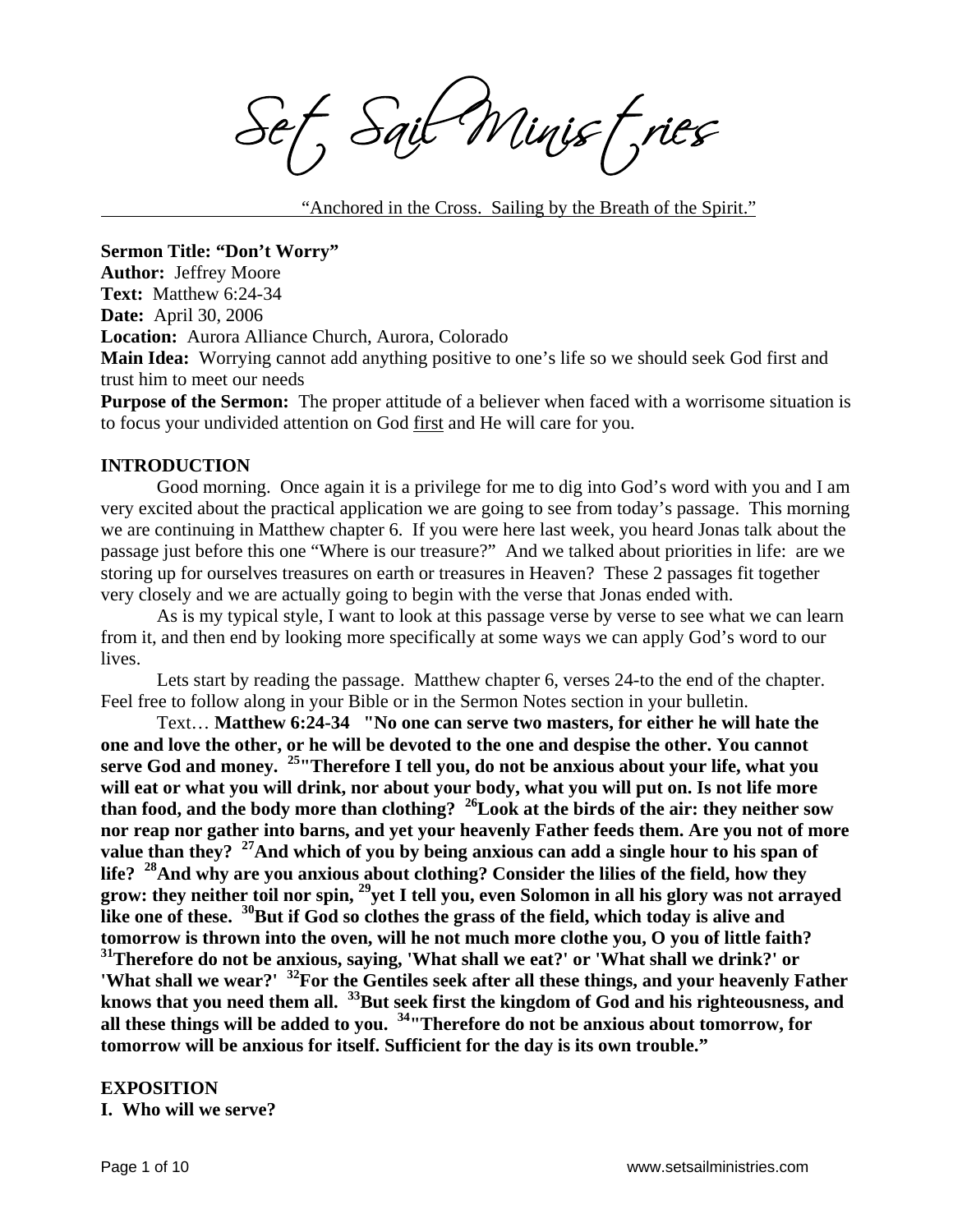Anxiety. Worry. Concern. These are all things that we are going to be talking about today. Jesus command is clear, "Do not be anxious" but I certainly find that command difficult to apply sometimes. Let's see what we can learn.

• Beginning in verse 24, **"No one can serve two masters, for either he will hate the one and love the other, or he will be devoted to the one and despise the other. You cannot serve God and money."**

LAST WEEK: In last week's message, we focused on the word "money." But the concept goes even deeper than that. If you have a King James version of the bible, instead of money you would see the word, "mammon". Mammon was originally an Aramaic word. And it meant more than just cash. It really means "all things of material wealth". But I want to take it even deeper today. I want us to think of mammon as "whatever it is that you value most, other than God." We all have something that fits in that category. It could be money. It could be food. It could be climbing the corporate ladder. It could be a relationship. It could even be serving God at the church.

**A CHOICE:** But right up front here in this passage, we are confronted with a choice. Will we serve God or will we serve something else? Will we obey God or will we obey something else? See, I think we do have a choice. God allows us to choose who or what we will serve. We can have treasure on earth or in heaven, but not both. Which is it going to be for you? Where are you storing up your treasure?

**QUOTE:** *"Every one of you without exception has committed your life to one of two treasures: physical and material things or spiritual and eternal things; mammon or God. You are focusing your heart, eyes, mind, attention, thoughts, hands, and energy upon earthly things or upon heavenly things. You cannot "serve God and mammon."* 

Oh sometimes we try. We try to put God  $1<sup>st</sup>$  at the same time that we are running after the things of the world. And you know what happens when we do that? we have a divided heart. We're not really fully committed to pursuing the things of the world, but neither are we fully committed to pursuing the things of God. We're divided. Our heart, our mind, our thoughts and our actions become divided. A divided heart; keep that in mind because we are going to see it again in a minute.

### **II. Are we anxious?**

• Having said this, Jesus says in verse 25, **"Therefore I tell you, do not be anxious about your life, what you will eat or what you will drink, nor about your body, what you will put on. Is not life more than food, and the body more than clothing?"** 

In the previous verse Jesus gives us a choice, a choice of who we are going to serve. Jesus recognized that a lot of people, both then and now, had made the wrong choice or else they had a divided heart and were trying to serve both God and the world and it was causing them to be anxious about life, or to worry about life. And so now he gives us a command: **do not be anxious about your life.** That's a pretty serious command. I think sometimes we take it as a suggestion, but it's not.

We have all experienced worry or anxiety, but I think it would be worth our time to study this word and understand what Jesus is saying. If it's a command, we need to understand what it means as much as possible so we can obey right?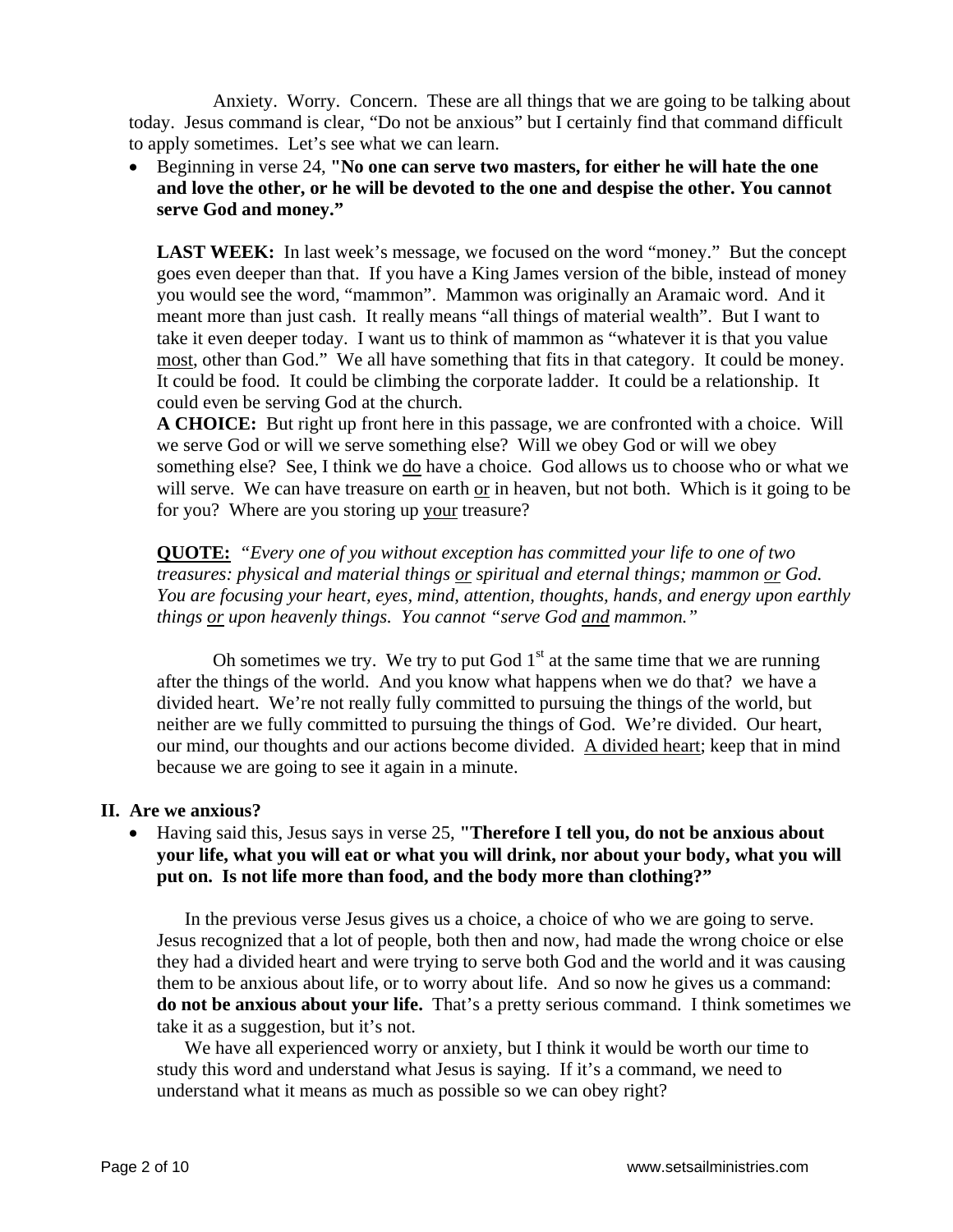**GREEK:** The Greek word here is merim-NAH-o and it actually has 2 meanings. On the positive side it can mean simply, "to care for or be concerned about." In the negative sense it means, "to be anxious and overly concerned, to be consumed with worry based on apprehension about possible danger or misfortune."

**TO DIVIDE:** When I looked at the root words that come together to make this Greek word, merimnao, I saw that they mean "to divide". And so this word merimnao that is translated into English as anxious or worry, has a connotation of a mind that is divided. That's why these passages fit together, because they are both talking about a divided mind.

**MARY & MARTHA:** If you want another scripture that shows this very well, you can look in Luke chapter 10. Some of you may remember this story of when Jesus went to visit Mary and Martha. Martha was really busy getting everything ready for Jesus and she got pretty frustrated that her sister was just sitting down listening to Jesus teach so she goes to Jesus and basically says, "Jesus, tell my sister to get in here and help me in the kitchen." And what does Jesus say, "…**Martha, Martha, you are anxious and troubled about many things, but one thing is necessary. Mary has chosen the good portion, which will not be taken away from her." (Luke 10:41-42)** 

Some of you are probably thinking, but wait a minute, the things Martha was doing were important, they needed to be done. She was probably cooking dinner, maybe cleaning the house, after all Jesus was coming for dinner, and she wanted to spend time with Jesus too.

But see, that is just the point Jesus was trying to make: her mind and her heart were divided. Maybe she did want to spend time with Jesus, but that I not what was doing. She allowed the cares and worries…of life, even though they were necessary things, to get in the way of what was best.

**WHAT WORRY SHOWS:** When we are anxious, when we are worried, when we are overly concerned about something, when we are allowing worrisome thoughts to fill up and consume our mind…what we are showing is that we have a divided mind. And maybe we are also showing that our treasure and our heart is more on earth that in Heaven. And that is what Jesus is pointing out to us.

### **III. Encouragement from nature: the birds**

Having told us not to worry, Jesus gives us 2 examples from nature to encourage us, first the birds and then the flowers.

## • Verse 26, **"Look at the birds of the air: they neither sow nor reap nor gather into barns, and yet your heavenly Father feeds them. Are you not of more value than they?"**

Jesus' point is, "Of course, we are more valuable to God than the birds. And if God takes care of the animals so well, won't he take even better care of us? "YES!" **BIRDS:** Let's think about birds for a minute. This is true statement because birds are known for eating seeds not planting them! It would be pretty funny to see a bird bringing seeds to try to fill up a bird feeder! And while you may feed a few birds in your neighborhood, the vast majority of the birds in the world, don't have that luxury…and yet they still get enough to eat! Through the perfect way God set up our earth, he makes sure each bird gets the food they need each day.

A bird is pretty much dependant on getting food and water each day to survive. And yet, it still does not store up food for itself. It depends on God. And I can't help but think of just a few weeks ago as part of our study of the Lord's prayer, how did Jesus teach us to pray?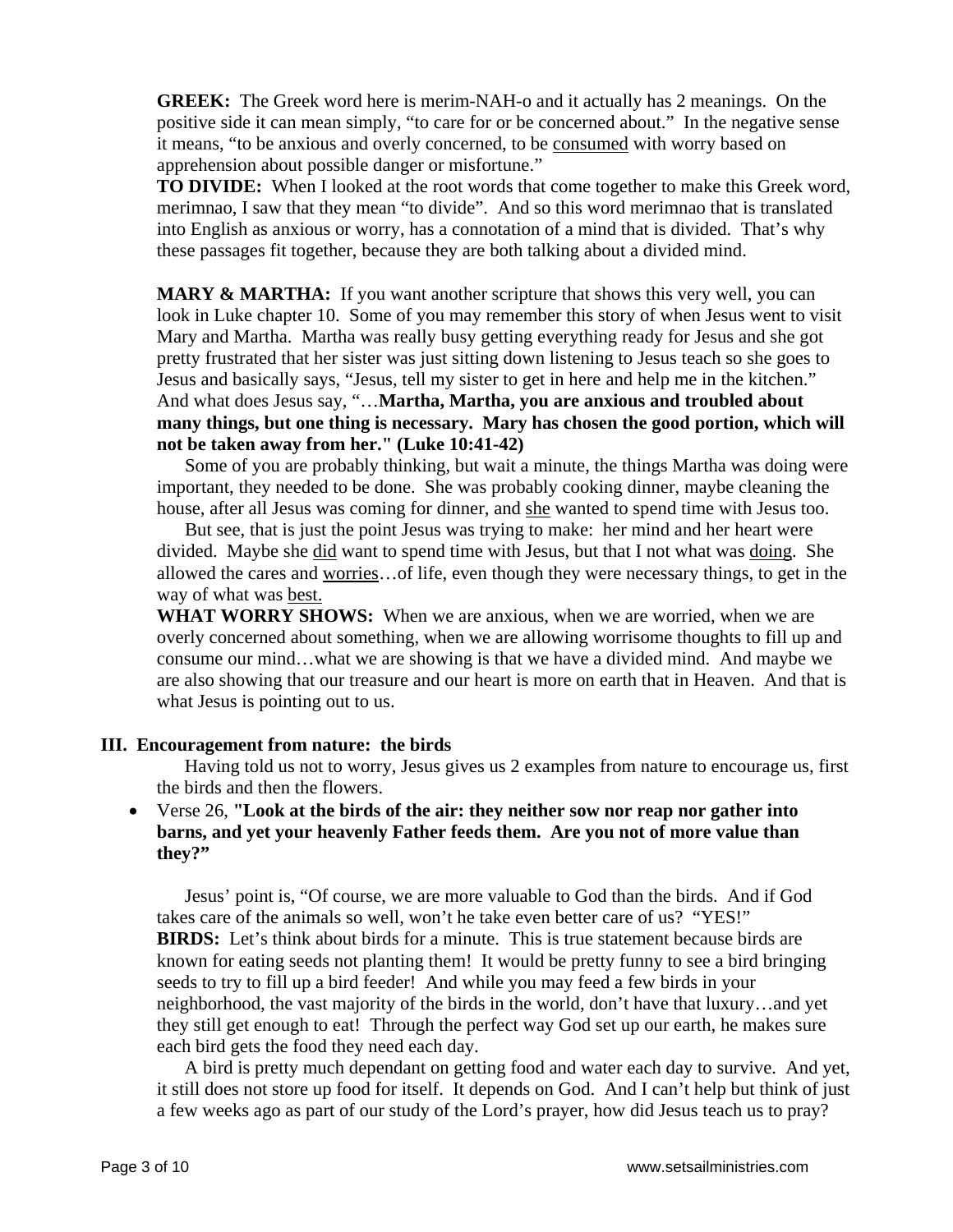"Give us this day our daily bread." I think Jesus is gently reminding us that we are supposed to depend on God every single day of our lives. That should be our normal experience as Christians.

**FOOD IN JESUS DAY:** Now, how did the people of Jesus' day get their food? They didn't have McDonalds. They didn't have Chili's, and they didn't have a grocery store full of pre-cooked foods. They probably had a market where they could buy raw fruits and vegetables and live animals for meat, but regardless, it probably was not an easy process. It took time and effort and it probably caused some anxiety. We know some of Jesus' disciples were fisherman and some days they didn't catch anything. And judging from how many food boxes our church gives out each week, there are a number of families in our community that don't catch anything for dinner some nights either, and they can easily relate to Jesus words.

**CAN WE RELATE:** But what if you are not in that situation, can you relate to this passage? Well, are you worried about eating the right foods, about eating healthy foods? Are you worried about how you are going to pay for that big meal you went out for last week? Guys, do you worry about whether you can afford the 20 ounce steak or whether you have to settle for the 16 ounce? How about this: are you using food to "escape" when you feel worried instead of turning to God? Am I meddling yet? It really doesn't matter if you have a lot or a little, you can find something to worry about if you try.

**QUESTIONS:** Okay, we've looked at this verse in detail, now let's step back and look at the big picture.

- **1.** Can we live without food and drink for awhile? [PAUSE] Yes, if we are healthy to begin with. But eventually we do need food and water to continue to live.
- **2.** But let me ask you another question: Will food make us live forever? If we had free lifetime supply of all our favorite foods, will it keep us alive on the Earth forever? [PAUSE] No. Of course not.

And I think that is the point Jesus is trying to get across here when He says, "**Isn't life more than food?"** He's not saying that food is not important. He's saying there are even more important things than food, and what does He say is more important, "Seek first the kingdom of God". Ultimately, our relationship with God, which covers not just our life on earth, but our eternal life also, is the only thing that matters. Food and drink won't save us. We need to seek God's kingdom first and trust Him to give us the things we need while on earth. If we are going to be concerned about anything, we ought to be concerned with our relationship with God, not food.

## **IV. Prolonging life**

• In between these 2 examples from nature, Jesus says in verse 27, **"And which of you by being anxious can add a single hour to his span of life? "**

Some translations say "which of you by being anxious can add a single **inch** to his **height?"** Either way, the point is clear and true: you can't add time to your life by worrying about when you might die and you can't make yourself taller by worrying that you are too short! And what if you could? What if you could add 1 hour or even 1 day to your life by being worried and anxious all the other days of your life? Would it be worth it? I don't think so! It wouldn't be for me.

# **V. Encouragement from nature: the lilies**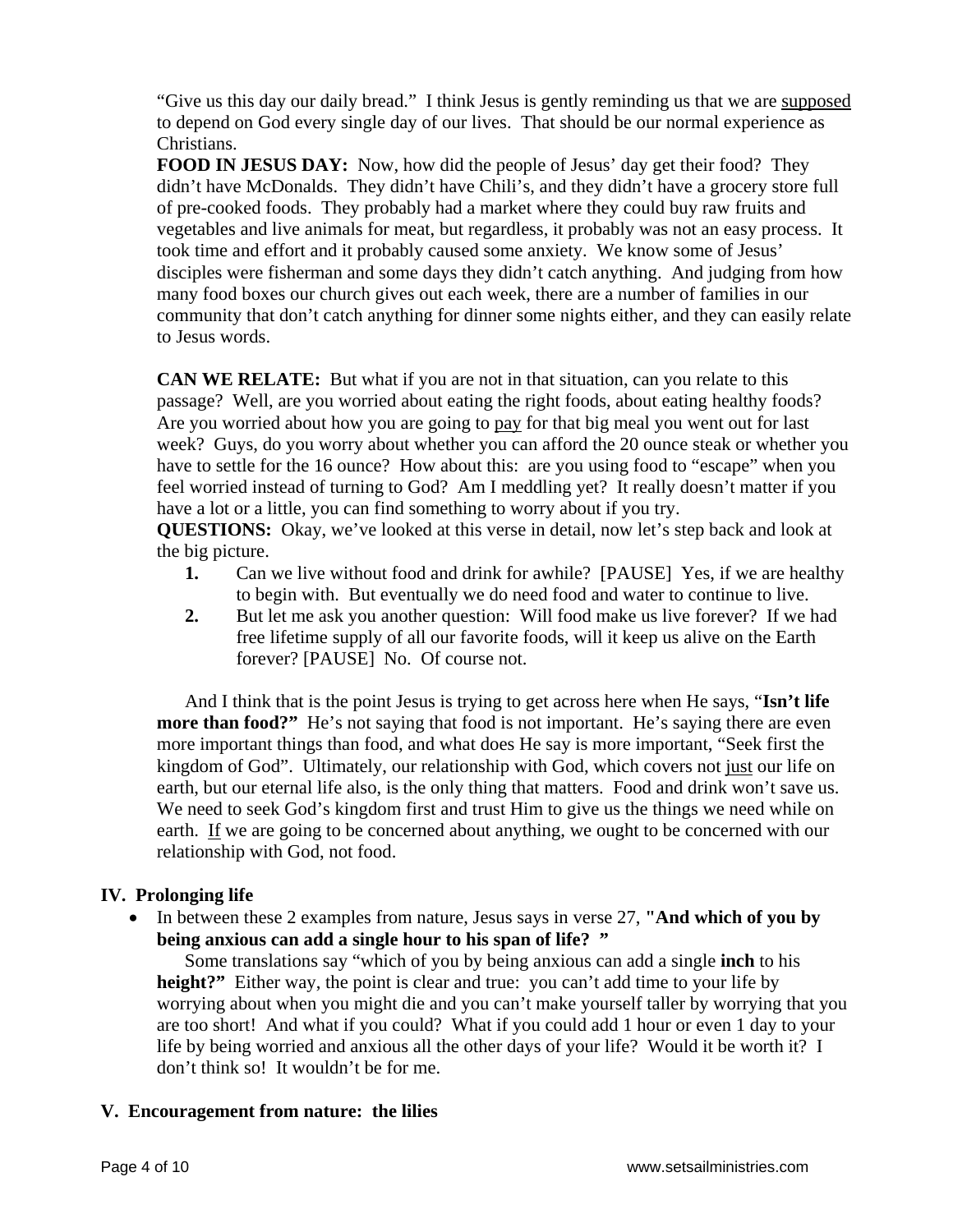## **1.** So Jesus moves from the birds to the flowers in verses 28-29, and we are going to see a lot of similarities to the example of the birds, **"And why are you anxious about clothing? Consider the lilies of the field, how they grow: they neither toil nor spin, yet I tell you, even Solomon in all his glory was not arrayed like one of these."**

How did they get their clothes back then in Jesus' day? They didn't have Kohl's. They didn't have Wal-Mart. They didn't have mail-order. I guess you could say they did it the old fashioned way: they made them. They raised sheep. They sheared the sheep. They spun the wool into thread and then made cloth. Just like preparing their food, it wasn't an easy process. It might have caused them to worry a little on occasion if the clothes they had were wearing out and they weren't sure where their next set would come from.

But Jesus says, the flowers don't worry about all that.  $\odot$  Can you imagine some flowers out in the field trying to herd sheep or with a tiny spinning wheel trying to make some clothes? No, of course not! Lilies don't have to work for their clothes, they get them directly from God.

**SOLOMON:** Jesus refers to Solomon. Solomon was a King of Israel and was known as the wisest man that ever lived. He was also probably one of the richest too. Whatever the very best, finest clothes that were available, he would have had them. There were probably stories in their culture about how incredibly well dressed Solomon was. And yet Jesus says that even in all his finest royal robes, his clothes were still made by man and they cannot even compare to the beauty of the simple flowers made by God.

Again, there are undoubtedly some in our community that do struggle with having enough clothes to wear, but most of us probably don't. So how do we relate to worrying about clothes? Are you worried about having the "right" clothes? It doesn't matter if you are going to work, school or church, are you more concerned about how you are going to look when you get there? Are you afraid you may be out of style or out of fashion? Ladies, are you worried about finding just the right shade of a certain color shoe…because the other 6 pair in your closet of that color didn't quite match the new dress you bought?

## **2.** Verse 30 finishes this thought about the lilies, **"But if God so clothes the grass of the field, which today is alive and tomorrow is thrown into the oven, will he not much more clothe you, O you of little faith?"**

Jesus' point is clear: how long does the grass of the field last? Not long. His point is, "If God takes care of the plants so well, won't He take care of us?" "Of course He will!" **PSALMS:** These words of Jesus remind me of a verse in Psalms that I think sheds more light on this passage. Of course, Jesus and most of his followers would have known the Psalms very well, and that's why I wonder if He had this one in mind when He made this statement. In Psalm 103:15-18 we read: "**As for man, his days are like grass, he flourishes like a flower of the field; for the wind passes over it, and it is gone, and its place knows it no more. BUT the steadfast love of the LORD is from everlasting to everlasting on those who fear him, and his righteousness to children's children, to those who keep his covenant and remember to do his commandments."** What an incredible promise from God, that though in light of eternity, our days on earth are short, like a flower that blooms today and is gone tomorrow, God's love is forever to those who follow and obey Him.

**QUESTIONS:** Just like in the previous example, I'd like to sum up these verses about clothes with some questions on the big picture: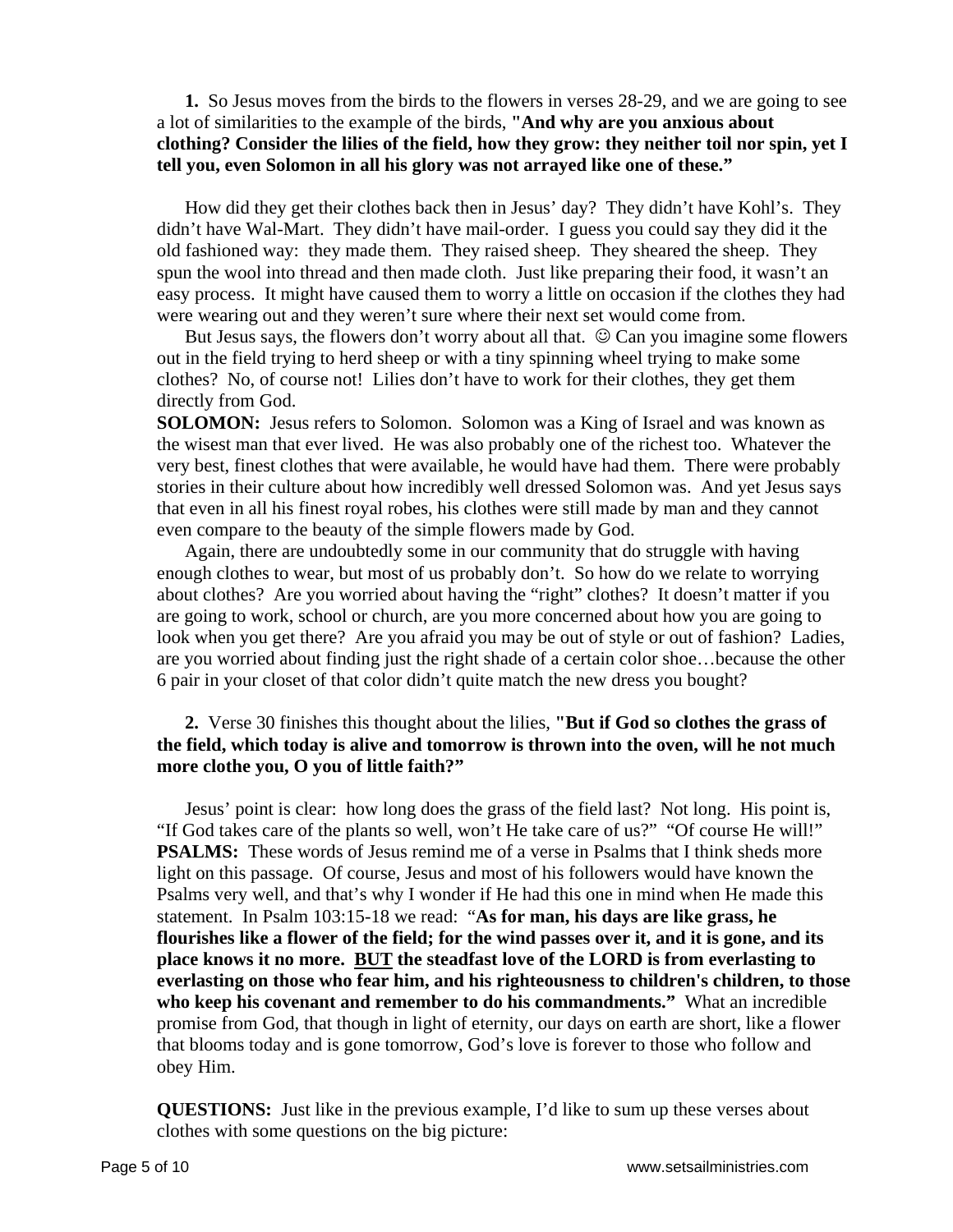**1.** Just like food, we can live without clothes, but don't we need to have some clothes eventually, to stay warm, to stay modest, to protect us from the elements? [PAUSE] Yes.

**2.** Now let me ask you the second question: Will clothes make us live forever? If we had a lifetime supply of free clothes from Neiman Marcus, would that keep us alive on the Earth forever? [PAUSE] No. Of course not.

And that's Jesus' point when He says, "**Isn't the body more than clothes?"** He's not saying that clothes are not important. He's saying there are even more important things than clothes. Clothes won't save us. We need to seek God's kingdom first and trust Him to give us the things we need while on earth.

### **VI. Summary**

• Verses 31 and 32 sum up this passage so far, and they also tell us how those that don't know God act, "**Therefore do not be anxious, saying, 'What shall we eat?' or 'What shall we drink?' or 'What shall we wear?' For the Gentiles seek after all these things, and your heavenly Father knows that you need them all."**

It says the pagans or Gentiles (basically those that do not have a relationship with God) seek after these things. That word "seek" in the Greek, doesn't just mean "getting enough food to eat or a few clothes to wear." It means "to seek for and search for diligently, to wish for, to crave, to demand or clamor for." Basically it means constantly striving to get more and more. But why is that, why do worldly people seek after these things?

*QUOTE: MHC: "The Gentiles seek these things, because they know not better things; they are eager for this world, because they are strangers to a better [world; God's world]; they seek these things with care and anxiety, because they are without God in the world, and [do not] understand his providence." or his provision.* 

**RUNNING AFTER GOD:** Those that don't know God have no choice but to try to get all they can in this life. They don't know Jesus, so they can't trust Him. But those of us who do believe in Jesus are different, or we should be. We do know God! And we can put our hope and trust in Him and know that He will provide everything that we need.

And this is exactly what Jesus tells us in verse 33:

### **VII. The right thing to seek**

• "**But seek first the kingdom of God and his righteousness, and all these things will be added to you."** That's worth repeating. "**But seek first the kingdom of God and his righteousness, and all these things will be added to you."** 

We finally see one of the keys to obeying Jesus' command to not worry: He's not saying to ignore our needs for food and clothes. He's saying to seek God first and trust Him to meet our needs. As we saw earlier, it's a choice. Will we choose to seek God first or will we focus our lives on other things?

*QUOTE: "The basic problem of man is setting priorities and determining what is to be first in his life. The first priority of every man should be to take care of his life—eternally. Why should a man be concerned about a few short years when he has the opportunity to sustain life forever? Why seek the things that only sustain and adorn his physical body for a*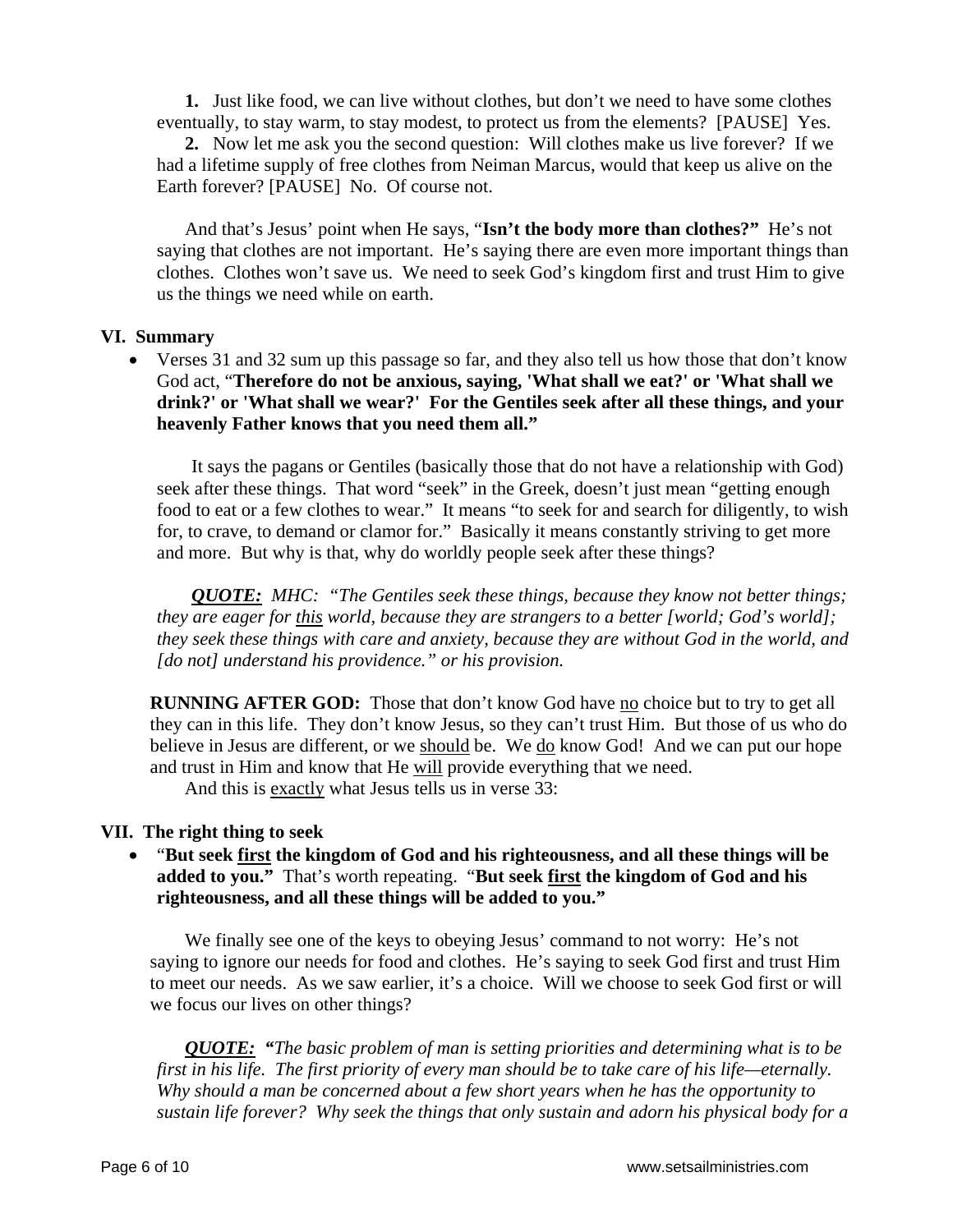### *brief time and then fade away? Why would he not seek first that which can sustain his life forever?"*

Do you understand that just like the people that don't know God run after the things of this world, if you are a follower of Jesus, you should be running after God just as hard. We should be seeking Him and pursuing Him and craving time with Him and wanting more and more of Him every day. What is the first and greatest commandment? **"And you shall love the Lord your God with all your heart and with all your soul and with all your mind and with all your strength."** (Mark 12:30) With everything you have.

And of course isn't that the question that we all have: How exactly do I seek first the kingdom of God in my life? What does it look like? You know what? Unfortunately I don't have all the answers to that. I don't have a formula for you to follow. I can point you in the right direction: I can tell you that you are going to have to spend time with God. Probably a lot of time. But I can also tell you that if you press in to God, if you follow hard after Him, if you truly make seeking His Kingdom and His righteousness the primarily thing in your life, you will not be disappointed. Because I have found my Jesus to be faithful. He will meet you just as He promised in his word.

**We can look back at the story of Martha and Mary. Both were doing something. Both were completely consumed by what they were doing. Martha was consumed with things. Mary was consumed with Jesus. We need to live our lives in such a way that we are consumed by Jesus rather than the things of the world…even if they are necessary things.**

#### **VIII. Our Primarily Response: Trust**

I think the primary question that comes up when we start thinking about how to live without worry is: Do you trust God? Do you trust Him? Do we trust Him to do what He says He will? Do you really believe that if you seek Him first He really will meet all your other needs? Or do we only trust God to save us and to take us to Heaven when we die, but not to give us food today? What is our first reaction when presented with a worrisome situation? Do we go to God?

Do you know that He actually wants to take your worry: **1 Peter 5:7 "…cast all your anxiety on him, because he cares for you."** Trust Him. You may have a hard time trusting God if you don't know Him. So get to know Him. Listen for His voice. Spend time with others who have learned to trust Him.

**WORK FOR FOOD:** So we learn to trust God. Should you just pray and expect food to show up on your table every day? Well, God is able to do that. And not only did He do it in the Bible, but He has done it in our times too. And He may do it for you. [PREACH EXTRA STORY OF GOD PROVIDING EXTRA FOOD AT CHRISTMAS HOMELESS OUTREACH IF ON TIME]. But we can't ignore the other principles that God has put into place in our lives. The Bible makes it very clear that God has ordained the work of our hands. So we should work for our food. And if we are out of work for some reason, we should trust God to provide in another way.

**FUTURE PLANS:** So we learn to trust God. Should you stop making any plans for your future, for tomorrow? There are lots of examples in the Bible of people planning ahead, Noah building the ark is one that comes to mind. Jesus is not saying that we can't plan ahead. But our first and primarily focus needs to be seeking God and the things of His kingdom, and then letting Him tell us what plans, if any, to make.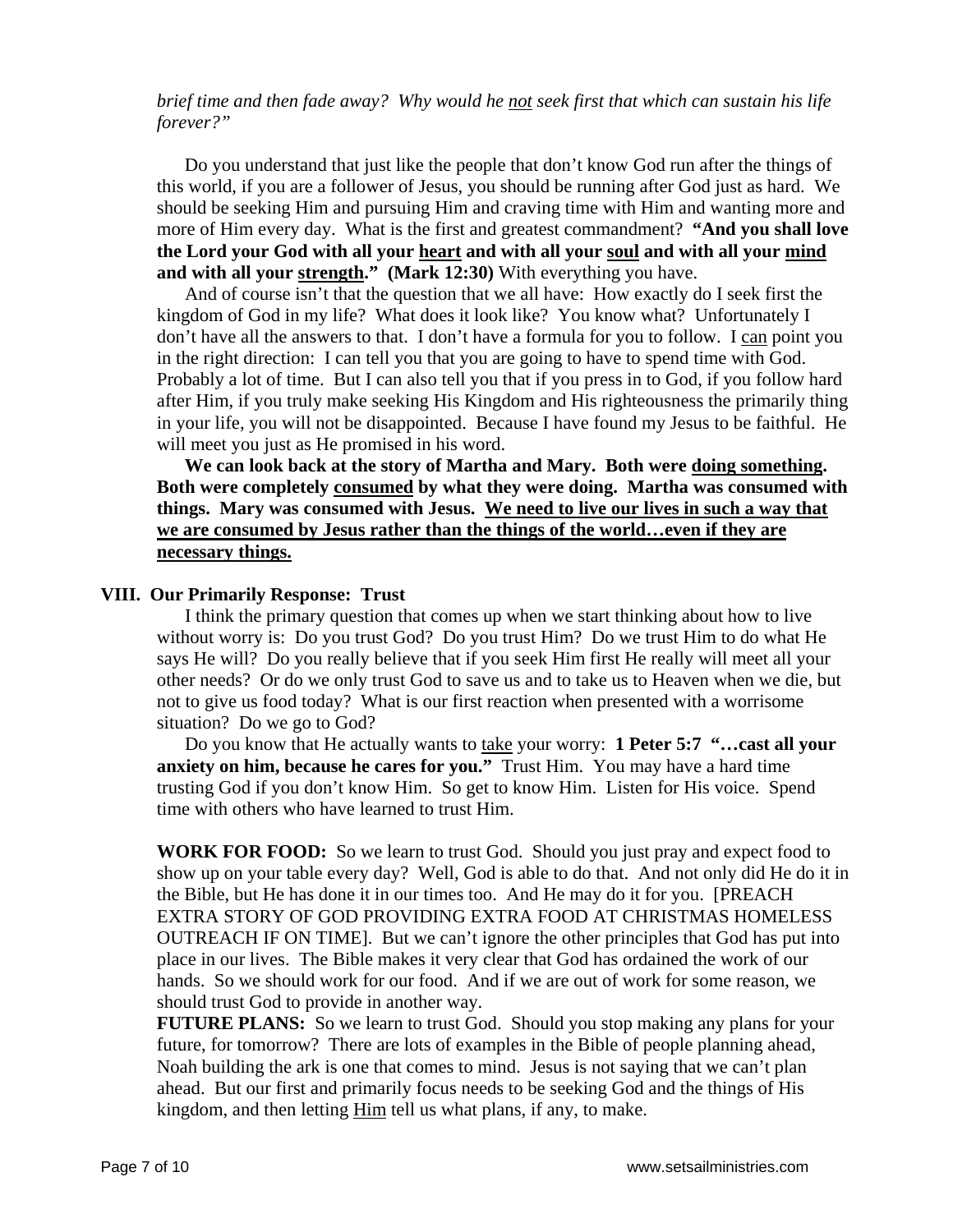## **IX. Each day has trouble**

• After Jesus tells us what we should seek, He tells us once more, for the  $3<sup>rd</sup>$  time, "Do not be anxious." Do you think He is serious? Do you think He knew we would struggle with this and would need to hear it over and over? Verse 34, **"Therefore do not be anxious about tomorrow, for tomorrow will be anxious for itself. Sufficient for the day is its own trouble."** Some translations say, **"Each day has enough trouble of its own." TOMORROW:** Tomorrow. Tomorrow is coming...soon. For some of you that is a good thing; birthdays, special occasions, weddings. You're looking forward to it but maybe you are still anxious about it. The admonition is still the same: don't worry. Put God 1st, seek him, make him more of a priority than that event in your life. Soon enough, that tomorrow will be yesterday and your special event will be gone. Will you still be close to God afterwards?

For others of you, you are dreading tomorrow. There is some event that you are not ready for, and you are anxious about it. You can readily agree with Jesus that "each day has enough trouble of it's own". But Jesus' words to you are the same: don't worry, seek God, put him in the center, put him first in your life, give him control.

Regardless of what your tomorrow holds, you still have a choice to make. Are you going to seek and run after the things of the world? Or are you going to seek and run after the things of God?

## **X. APPLICATION**

Well, we could end right here. I could tell you all, "Don't worry, be happy." And we could go home. And maybe you've learned a few things, but I'm not sure if you would be encouraged or not. So I want to mention a few points of application. How can we apply this part of God's word to our daily lives. The book of James tells us, **"…don't just listen to God's word. You must do what it says. Otherwise, you are only fooling yourselves."(NLT)** so I want to look at some practical ways we can "not be anxious".

I want to look at a particular example from Jesus' life. Two weeks ago, we celebrated Easter. Do you remember what happened the night before Jesus was arrested? In Matthew chapter 26, we read that He went to the Garden of Gethsemane with His disciples and there are some interesting phrases that describe His experience there. Things like:

- "…**and he began to be sorrowful and troubled." He said to them, "My soul is very sorrowful, even to death…"**
- **"And going a little farther he fell on his face and prayed, saying, "My Father, if it be possible, let this cup pass from me; nevertheless, not as I will, but as you will."**
- **"And being in an agony he prayed more earnestly; and his sweat became like great drops of blood falling down to the ground."**

Now I don't know about you, but these verses are a little disturbing to me because at first glance it seems that Jesus might be a little worried. I mean, just reading the description of what was going on, that's what it seems like. I'd say He's definitely concerned about what He knows is about to happen. But yet, we know that Jesus was perfect in every way and He was without sin, so we have to believe that He was not worried here in the same way that he told us "not to worry". So how do we resolve this?

WHAT WAS HE DOING: We see the situation that Jesus found Himself in. We see many of the details surrounding this time, and He knew what was going to happen. We see the situation that was causing His intense feelings, and I can tell you that I would be anxious and worried (by any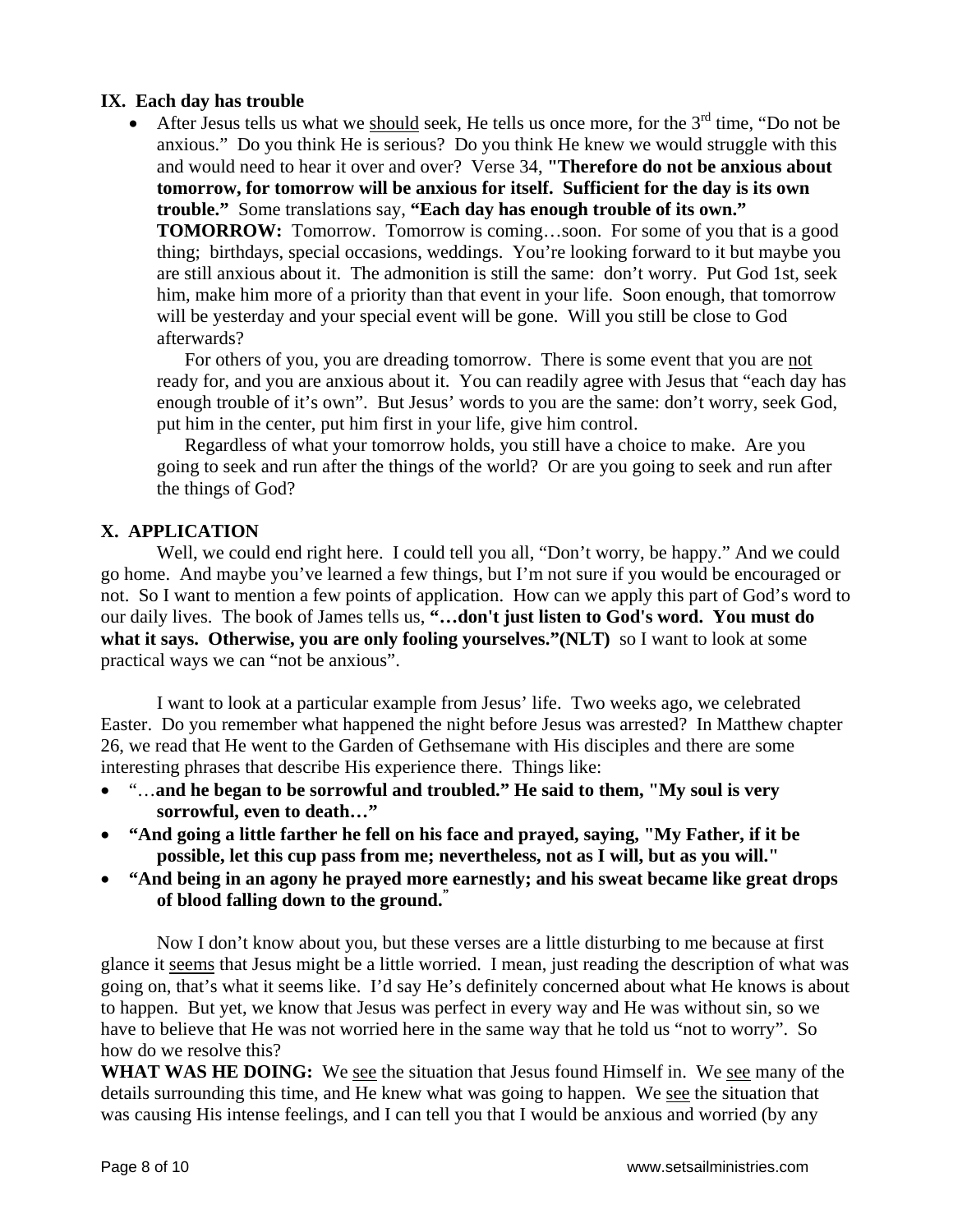definition) if I was in the same situation, but here is what else I want you to see: What was He **doing?** He was praying. Praying. He was talking to the only person that could really make a difference in the situation: His Father, GOD. And notice what He was NOT doing: he was not walking around muttering under His breath, "I've really got myself in a situation now, what am I going to do?" He was praying, he was putting Himself in God's hands; **"not my will but your will be done."** And He completely trusted God. Why? Because He knew His Father intimately.

**QUOTE:** He had a lot to be worried about. But instead of worrying He was seeking God first and trusting God to take care of him.

 And I think that has to be a key for us in this whole worry thing. Will situations arise in our lives where we have legitimate concerns? Absolutely. Jesus even told us that "in this life you will have trouble." The question is not: "Can we avoid every worrisome situation?" The question is: what are we going to do when we find ourselves in a worrisome situation.

To help us with this, sometimes, we get so consumed with worry, so wrapped up with worry that we may feel like we are on fire. When that happens, here is what I want to recommend to you today: do what you learned to do in school if you are on fire: Stop, Drop and Roll.

**1. Stop:** stop dwelling on the thoughts, stop mulling them over and creating scenarios in your mind. You can't always prevent the thoughts from coming in, but you do have control over whether or not you dwell on them. A great verse for this is 2 Corinthians 10:5 **"…we take captive every thought to make it obedient to Christ."** To me that means that I don't have to think about things that I don't want to think about it. If I start thinking anxious thoughts I can choose to not dwell on them but to think about God instead.

A wonderful lesson that I've learned from my mother-in-law is this: There is no grace for the "what-ifs" in life. God has abundant grace, overflowing grace for whatever real situations we face, but zero for the imaginary ones. Take the thoughts captive before they take you captive.

- **2. Then Drop:** drop to your knees in prayer: give it to God, It's not that you ignore the situation or fail to take appropriate action, but trust God. Ask Him to tell you if there is anything you need to do in response to the situation. But most of all, give Him control of the situation and let Him take care of it. We saw what Jesus did in response to a worrisome situation, and the Apostle Paul gives is the same instruction in Philippians 4:6. **"do not be anxious about anything, but in everything by prayer and supplication with thanksgiving let your requests be made known to God."** "Supplication" is just A fancy word that means "to ask humbly." Don't be anxious, but pray. Pray. Pray. Seek God and his kingdom first. Tell Him what you are worried about and listen for His voice. What is he saying?
- **3. Lastly, Roll:** roll with the punches. Okay, so that was pretty hokey! But I bet you will remember it. Seriously, what did Jesus say? In this life you will have trouble. God brings trouble and trials into our lives in order to refine us, to conform us more to the image of his son Jesus. **Romans 8:28-29** says, **"And we know that for those who love God all things work together for good, for those who are called according to his purpose. For those whom he foreknew he also predestined to be conformed to the image of his Son…"** So don't waste your trials or your trouble, but allow God to make you more like Jesus during the situations that can cause worry.